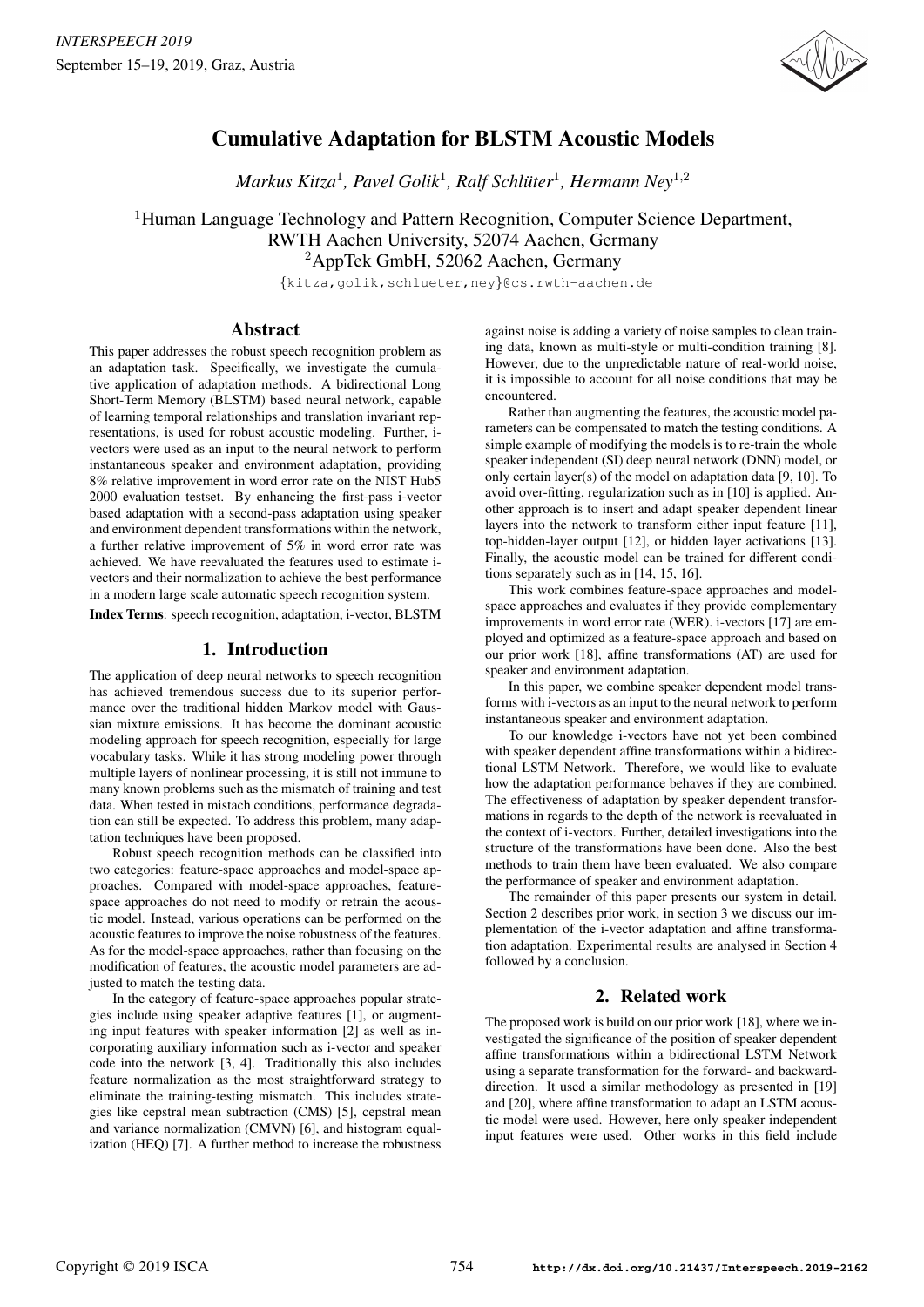[21, 22, 23, 12, 24] and [13], where feedforward neural networks were employed.

I-vectors have been used sucessfully as a sole adaptation method using time-delay neural network (TDNN) [25] as well as BLSTM acoustic models for automatic speech recognition [26, 27].

# 3. Adaptation

In this section, we describe the i-vector estimation process adopted during training and decoding as well as the training procedure for the affine transformations.

### 3.1. i-vectors

In this paper we use a i-vector adapted neural network acoustic model. On each frame we append a i-vector to the 40 dimensional Gammatone Filterbank (GT) [28] input of the neural network. Most prior work report that they use Mel-frequency cepstral coefficients (MFCCs) [29] to estimate the i-vectors even if other features are used in the acoustic model [25, 26, 30]. But we noticed that the i-vector adaptation was not sufficiently effective in adapting to test signals when using MFCCs to estimate the i-vectors. Therefore, we compared MFCC to GT features without further processing as well as with concatenated first and second order derivatives and with temporal context and linear discriminant analysis (LDA) for dimension reduction. The results can be seen in Table 1. Using Gammatone features with a context of 9 frames reduced to 60 dimensions with LDA gives us significantly better performance. We did not check if MFCCs would be better if the acoustic model would also be trained on them.

Table 1: *Comparison of features used for universal background model training. The i-vectors were extracted only from speech frames and have a dimension of 100. Word error rate is given on the full Hub5'00 dataset. The acoustic model is a BLSTM trained on gammatone filterbank features.*

| <i>i</i> -vectors | <b>UBM Features</b> | WER $\lceil \% \rceil$ |
|-------------------|---------------------|------------------------|
| no                |                     | 14.4                   |
| yes               | <b>MFCC</b>         | 14.3                   |
|                   | +derivatives        | 14.0                   |
|                   | +context+LDA        | 14.2                   |
|                   | <b>GT</b>           | 14.2                   |
|                   | +derivatives        | 13.9                   |
|                   | +context+LDA        | 13.5                   |

#### *3.1.1. i-vector Extraction*

The i-vectors are estimated in the same manner for training and testing datasets. In order to ensure sufficient variety of the ivectors in the training data, rather than estimating a separate i-vector per speaker, we estimate a single i-vector for each utterance. The i-vectors are estimated only on speech frames. Feature frames which contain silence or noise are discarded prior to the extraction. For the training dataset, the silence frames are classified based on a framewise state alignment obtained from a Hidden markov model with Gaussian mixture emissions system.

For the testing datasets, there are two options. On the one hand, a first pass decode of the audio data using the GMM-HMM system can be used. On the other hand, a two-class Gaussian Mixture Model (GMM) is trained to distinguish between speech and non-speech events to filter out long portions of non-speech data [31, 32].

The final part of i-vector extraction is normalization. Rather than using i-vectors that are derived from a total variability model directly, it is typically more feasible to apply some form of normalization first. The basic form is to normalize a given i-vector  $v \in \mathbb{R}^D$  with  $D \in \mathbb{N}$  to have unit euclidean norm. Another option is to scale  $v$  in proportion to the square root of its dimension. The length normalized i-vector  $\hat{v}$  is then given by

$$
\hat{v} = \frac{v}{||v||_2} \cdot \sqrt{D}.
$$

Finally, Radial Gaussianization (RG) [33], which is used successfully in speaker diarization tasks [34], can be used for i-vector normalization.

Table 2 shows the word error rate given a combination of ivector dimension and length normalization. It can also be seen, that the adaptation performance dependents significantly on the dimension and normalization.

Table 2: *WERs (in %) on Hub5'00 for i-vectors of different dimension and normalization based on GT+context+LDA features.*

| <i>i</i> -vector | WER [%] for Dimension |      |      |  |
|------------------|-----------------------|------|------|--|
| normalization    | 50                    | 100  | 200  |  |
|                  | 14.9                  | 14.3 | 14.8 |  |
| Unity            | 13.9                  | 13.7 | 13.5 |  |
| Square root      | 14.2                  | 13.7 | 13.3 |  |
| RG               | 14.0                  | 13.4 | 13.4 |  |

#### 3.2. Affine Transformations

A practical constraint for a large scale speech recognition system is that the system needs to serve many users. Therefore, the user-specific parameters should be kept small. The main goal of this investigation is to develop methods to effectively adapt the speaker independent model using a minimal number of speaker-specific parameters. Two approaches are studied in this work: Adapting existing neural network components and adapting inserted affine transformation between layers.

The affine transformations are realized as additional layers in the neural network. They usually have the same dimension as the preceding layer and the identity function  $f(z) = z$  is employed as the activation function for these additional layers. The speaker-specific parameters are given as the weights  $W_s$ , which are initialized to the unity matrix, and biases  $b_s$ , which are initialized to 0.0. These are trained for each speaker separately.

According to the different positions of the linear layers, they are denoted as Linear Input Network (LIN) [11], Linear Hidden Network (LHN) [13] and Linear Output Network (LON) [12], where LHN can be inserted to any position between two successive hidden layers. The LIN linearly transforms the observed acoustic features before forwarding them to the speaker independent model, similar to a constrained maximum likelihood linear regression (CMLLR).

When adding a affine transformation to the output layer of the neural network, the transformation is inserted before the softmax function.

A first pass decoding is performed using a speakerindependent model. This is used to generate the targets for the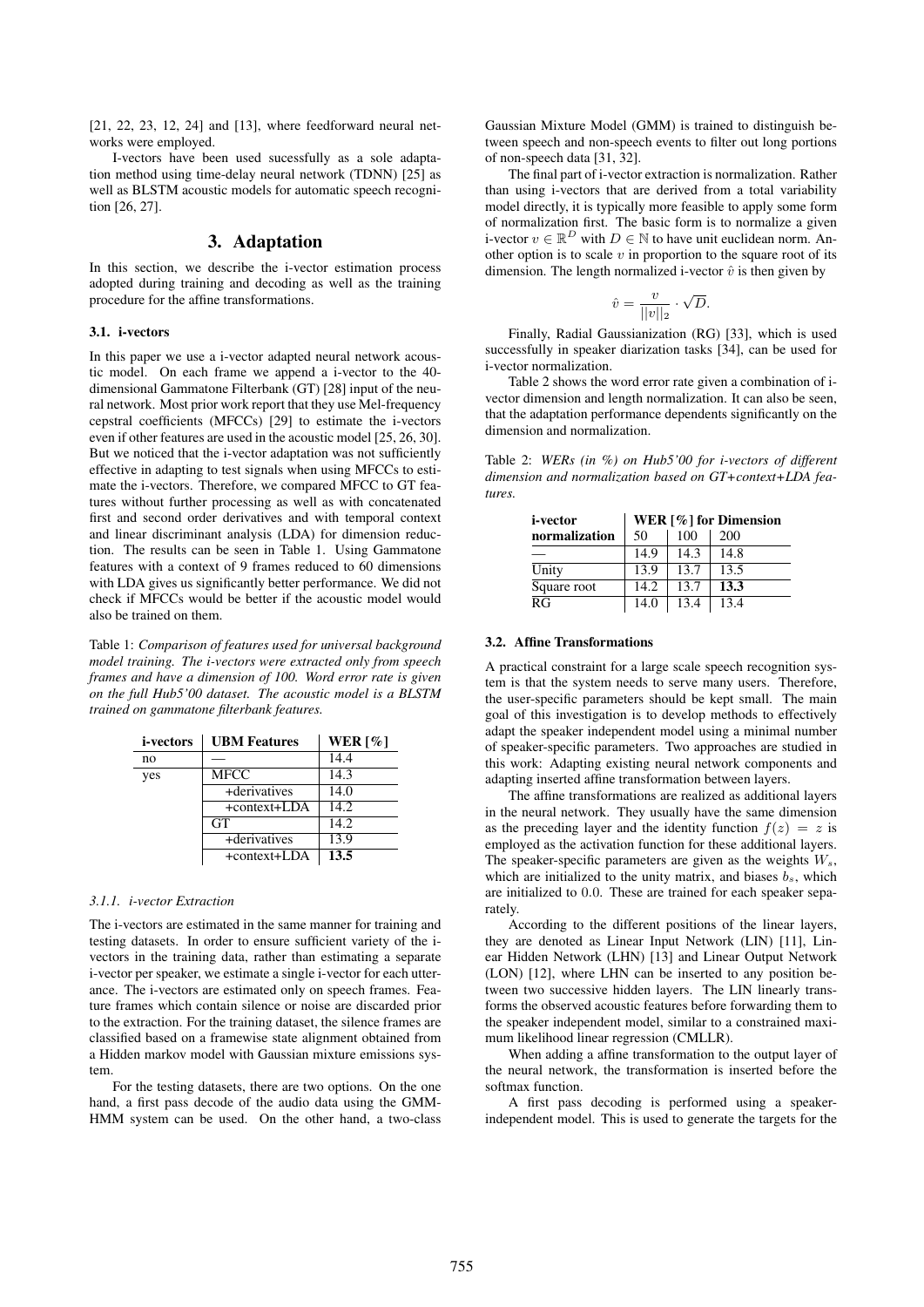unsupervised adaptation process. The adaptation datasets were split randomly into separate training and cross-validation sets, where 90% were used for training and 10% for cross-validation. The cross-validation frame accuracy was also used to control the learning rate decay.

# 4. Experimental Results

The baseline acoustic model was trained on 283 hours from the Switchboard-1 Release 2 (LDC97S62) [35] corpus using 40 dimensional gammatone features without any adaptive feature space transformations, as we did not observe any word error rate reductions with speaker adapted features. The targets were 9001 tied states. The acoustic model consists of seven BLSTM layers for forward and backward direction, each with a size of 500. For the training, a dropout [36] probability of 10% is used together with a  $L_2$  regularization constant of 0.01 with an initial learning rate of 0.0005 that is controlled using the crossvalidation frame accuracy (CVFA) based learning rate decay. validation frame accuracy (CVFA) based learning rate decay.<br>This approach divides the learning rate by  $\sqrt{2}$  if the CVFA did not improve. For further regularization, gradient noise [37] is added with a variance of 0.3 and focal loss [38] is used with a factor of 2.0. The models have also been pretrained using a layer-wise pretraining algorithm, which gradually builds up the network. For the first epoch, only a single layer is used and with each consecutive epoch one additional layers are added until the maximum of seven is reached.

During decoding, we use a 4-gram language model which was trained on the transcripts of the acoustic training data (3M running words) and the transcripts of the Fisher English corpora (LDC2004T19 & LDC2005T19) with 22M running words. More details can be found in [39]. The results are reported on the Hub5'00 evaluation data (LDC2002S09) which contains two types of data, Switchboard (SWBD) – which is better matched to the training data – and CallHome English (CHE).

The i-vector estimator was trained on the full 283 hour set of training data: this includes the training of the Gaussian mixture model used for the universal background model (UBM), and the estimation of the total-variability (T) matrix.

The affine transformation layers are trained using stochastic gradient descent with momentum. In our experience, stochastic gradient descent provides better convergence under a wider set of hyperparameters than more complex algorithms as RM-Sprop and Nadam. However, the latter show better convergence when the complete acoustic model is trained. The learning rate was set to  $10^{-6}$  with a momentum of 0.9 for all positions.  $L_2$ regularization centered on the unity matrix was used with a scale of 0.01. Beside the *identify* activation function we tried *sigmoid* and *relu* but they consistently underperformed compared to the identify activation function.

#### 4.1. Cumulative Adaptation

Table 3 compares systems without i-vectors but with affine transformations adapted to speakers and environments, using different positions for the transformations. For the environment adaptation, the CallHome and Switchboard subsets were used as environments and for speaker adaptation, each recording was treated as a different speaker. From the table, it is clear, that without i-vectors speaker adaptation outperforms environment adaptation. The results are consistent with [18] in the conclusion, that performing adaptation on single layers at the beginning of a neural network is beneficial compared to adapting later layers or the whole network.

Table 3: *WERs (in %) on Hub5'00 to compare the effectiveness of environment and speaker adaptation at different positions within the acoustic model. The baseline model is a BLSTM without i-vectors.*

| Affine | <b>Adaptation Target</b> |           |      |            |                |      |
|--------|--------------------------|-----------|------|------------|----------------|------|
| Trans. | <b>Environment</b>       |           |      |            | <b>Speaker</b> |      |
| Laver  | <b>SWB</b>               | <b>CH</b> | Avg. | <b>SWB</b> | <b>CH</b>      | Avg. |
|        | 9.7                      | 19.1      | 14.4 | 9.7        | 19.1           | 14.4 |
|        | 9.7                      | 18.7      | 14.2 | 9.7        | 18.2           | 13.9 |
| 2      | 9.8                      | 18.8      | 14.3 | 9.6        | 18.2           | 13.8 |
| 3      | 9.8                      | 18.7      | 14.3 | 9.6        | 18.3           | 13.9 |
| 4      | 9.9                      | 18.7      | 14.3 | 9.5        | 18.3           | 13.9 |
| 5      | 9.9                      | 19.1      | 14.5 | 9.6        | 18.5           | 14.1 |
| 6      | 9.8                      | 19.1      | 14.5 | 9.6        | 18.8           | 14.2 |
| all    | 9.7                      | 19.0      | 14.4 | 9.6        | 18.6           | 14.1 |

Table 4 compares systems with i-vectors and affine transformations adapted to speakers and environments. Comparing these to Table 3, the relative improvements increase. Although the system uses i-vectors internally for adaptation, the additional information provided by the i-vectors is also beneficial for the second pass adaptation. Further, it can be seen that environment adaptation performs better under these circumstances. Using i-vectors, the performance of environment adaptation, where only a single transformation is trained for CallHome and Switchboard respectively, is the same for CallHome with 16.6% and only slightly worse on Switchboard with 8.7% compared to 8.6%. Therefore, it is no longer important to train one affine transformations for each speaker, because the transformation can use the information in the i-vector to do the speaker adaptation. Moreover, the best position for environment adaptation is the first layer compared to the second layer for speaker adaptation. Given these circumstances we tried adapting the first and second layer simultaneously, but there were no further improvements to be gained. We also tried adapting the first layer on the environment adaptation set followed by speaker specific adaptation of the second layer. This also gave no additional improvements.

Table 4: *WERs (in %) on Hub5'00 to compare the effectiveness of environment and speaker adaptation at different positions within the acoustic model. The baseline model is a BLSTM with i-vectors.*

| Affine | <b>Adaptation Target</b> |      |      |            |                |      |
|--------|--------------------------|------|------|------------|----------------|------|
| Trans. | <b>Environment</b>       |      |      |            | <b>Speaker</b> |      |
| Layer  | <b>SWB</b>               | CН   | Avg. | <b>SWB</b> | CH             | Avg. |
|        | 8.9                      | 17.7 | 13.3 | 8.9        | 17.7           | 13.3 |
|        | 8.7                      | 16.6 | 12.7 | 8.7        | 16.8           | 12.8 |
| 2      | 8.8                      | 16.9 | 12.9 | 8.6        | 16.6           | 12.6 |
| 3      | 8.9                      | 17.0 | 12.9 | 8.7        | 16.6           | 12.7 |
| 4      | 8.9                      | 17.2 | 13.1 | 8.7        | 16.7           | 12.7 |
| 5      | 8.9                      | 17.2 | 13.1 | 8.8        | 16.9           | 12.8 |
| 6      | 8.9                      | 17.2 | 13.1 | 8.8        | 17.1           | 13.0 |
|        | 8.7                      | 16.7 | 12.7 | 8.6        | 16.7           | 12.7 |

### 4.2. Sequence Training and RNNLMs

Table 5 gives detailed word error rates for systems where the cumulative adaptation is used in conjuction with a latticebased version of state-level minimum Bayes risk (SMBR)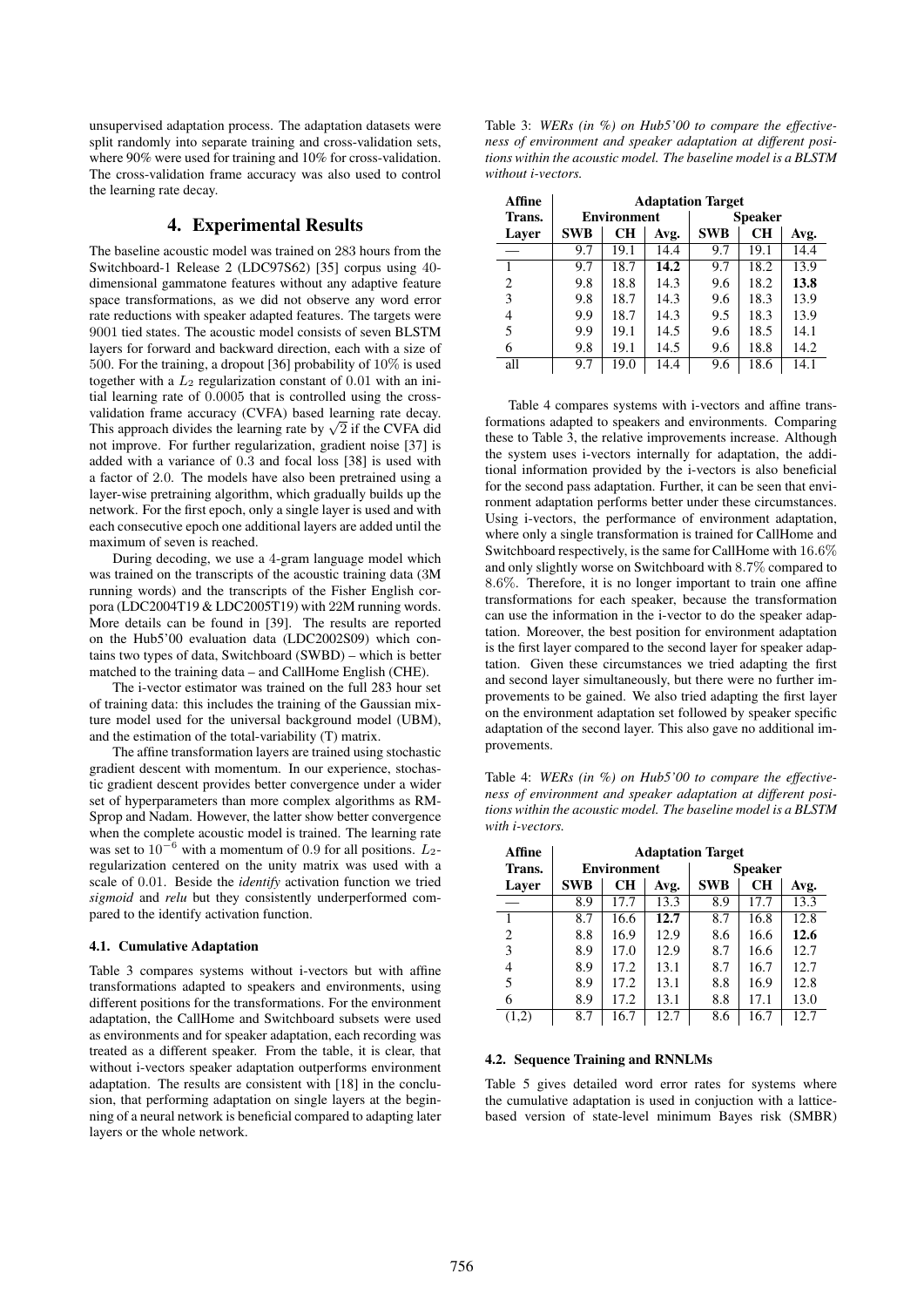training as well as recurrent neural network language models (RNNLM) [40]. Similar to the second pass adaptation also SMBR training provides larger relative improvements if i-vectors are used in the baseline.

Table 5: *Detailed WERs (in %) on Hub5'00 comparing the influence of i-vectors, SMBR, and environment adaptation with affine transformation (AT). WERs are given for count based language models and RNNLM.*

|     |        |             |             | Hub5'00     |           |      |
|-----|--------|-------------|-------------|-------------|-----------|------|
| AT  | i-vec. | <b>SMBR</b> | LM          | <b>SWBD</b> | <b>CH</b> | Avg. |
| no  | no     | no          | 4-gram      | 9.7         | 19.1      | 14.4 |
|     |        | yes         | 4-gram      | 9.6         | 18.3      | 13.9 |
|     |        |             | <b>LSTM</b> | 7.7         | 15.3      | 11.7 |
|     | yes    | no          | 4-gram      | 8.9         | 17.7      | 13.3 |
|     |        | yes         | 4-gram      | 8.3         | 16.7      | 12.5 |
|     |        |             | <b>LSTM</b> | 6.7         | 14.7      | 10.7 |
| yes | yes    | yes         | 4-gram      | 8.1         | 15.4      | 11.8 |
|     |        |             | <b>LSTM</b> | 6.7         | 13.5      | 10.2 |

# 5. Conclusion

Using a combination of i-vectors and environment dependent unsupverised second pass training of affine transformatons, we were able to show that the cumulative application of these adaptation methods gives significantly larger improvements than any method on its own. The choice of features and normalization for i-vector estimation was shown to have a large influence on their adaptation performance. Also, we have shown, that environment adaptation and speaker adaptation perform best at different locations within the network.

Our best single system achieves a word error rate of 10.2% on the Hub5'00 evaluation corpus when trained only on 283 hours of training data. To our knowledge this is state of the art for a recognition system not based on system combination.

### 6. Acknowledgements

This work has received funding from the European Research Council (ERC) under the European Union's Horizon 2020 research and innovation programme (grant agreement No 694537, project "SEQCLAS" and Marie Skłodowska-Curie grant agreement No 644283, project "LISTEN") and from a Google Focused Award. The work reflects only the authors' views and none of the funding parties is responsible for any use that may be made of the information it contains.

## 7. References

- [1] P. S. Rath, D. Povey, K. Veselý, and J. Černocký, "Improved feature processing for deep neural networks," in *Proceedings of Interspeech 2013*, no. 8, Lyon, France, 2013, pp. 109–113.
- [2] Y. Miao, L. Jiang, H. Zhang, and F. Metze, "Improvements to speaker adaptive training of deep neural networks," in *2014 IEEE Spoken Language Technology Workshop (SLT)*. South Lake Tahoe, NV, USA: IEEE, Dec. 2014, pp. 165–170.
- [3] Y. Qian, T. Tan, D. Yu, and Y. Zhang, "Integrated adaptation with multi-factor joint-learning for far-field speech recognition," in *2016 IEEE International Conference on Acoustics, Speech and Signal Processing (ICASSP)*, Shanghai, China, March 2016, pp. 5770–5774.
- [4] S. Kundu, G. Mantena, Y. Qian, T. Tan, M. Delcroix, and K. C. Sim, "Joint acoustic factor learning for robust deep neural network based automatic speech recognition," in *2016 IEEE International Conference on Acoustics, Speech and Signal Processing (ICASSP)*, Shanghai, China, March 2016, pp. 5025–5029.
- [5] M. Westphal, "The use of cepstral means in conversational speech recognition," in *In Proceedings of the European Conference on Speech Communication and Technology (Eurospeech*, Rhodes, Greece, September 1997, pp. 1143–1146.
- [6] S. Molau, F. Hilger, and H. Ney, "Feature space normalization in adverse acoustic conditions," in *IEEE International Conference on Acoustics, Speech, and Signal Processing*, vol. 1, Hong Kong, China, Apr. 2003, pp. 656–659.
- [7] F. Hilger and H. Ney, "Quantile based histogram equalization for noise robust large vocabulary speech recognition," vol. 14, no. 3, Toulouse, France, May 2006, pp. 845–854.
- [8] H.-G. Hirsch and D. Pearce, "The aurora experimental framework for the performance evaluation of speech recognition systems under noisy conditions," in *ASR2000-Automatic Speech Recognition: Challenges for the new Millenium ISCA Tutorial and Research Workshop (ITRW)*, 2000.
- [9] H. Liao, "Speaker adaptation of context dependent deep neural networks," in *2013 IEEE International Conference on Acoustics, Speech and Signal Processing*, Vancouver, BC, Canada, May 2013, pp. 7947–7951.
- [10] D. Yu, K. Yao, H. Su, G. Li, and F. Seide, "KL-Divergence Regularized Deep Neural Network Adaptation For Improved Large Vocabulary Speech Recognition," in *IEEE International Conference on Acoustics, Speech and Signal Processing*, Vancouver, BC, Canada, May 2013, pp. 7893–7897.
- [11] J. Neto, L. Almeida, M. Hochberg, C. Martins, L. Nunes, S. Renals, and T. Robinson, "Speaker-Adaptation for Hybrid HMM-ANN Continuous Speech Recognition System," no. September, Madrid, Spain, September 1995, pp. 2171–2174.
- [12] B. Li and K. C. Sim, "Comparison of Discriminative Input and Output Transformations for Speaker Adaptation in the Hybrid NN/HMM Systems," in *Interspeech*, Makuhari, Chiba, Japan, Sept. 2010.
- [13] R. Gemello, F. Mana, S. Scanzio, P. Laface, and R. De Mori, "Adaptation of Hybrid ANN/HMM Models Using Linear Hidden Transformations and Conservative Training," in *IEEE International Conference on Acoustics Speed and Signal Processing Proceedings*, Toulouse, France, May 2006, pp. I–1189–I–1192.
- [14] C. Wu and M. J. Gales, "Multi-basis adaptive neural network for rapid adaptation in speech recognition," in *2015 IEEE International Conference on Acoustics, Speech and Signal Processing (ICASSP)*. Brisbane, QLD, Australia: IEEE, Apr. 2015, pp. 4315–4319.
- [15] M. Delcroix, K. Kinoshita, T. Hori, and T. Nakatani, "Context adaptive deep neural networks for fast acoustic model adaptation,' in *2016 IEEE International Conference on Acoustics, Speech and Signal Processing (ICASSP)*, Shanghai, China, March 2016, pp. 4535–4539.
- [16] T. Tan, Y. Qian, and K. Yu, "Cluster Adaptive Training for Deep Neural Network Based Acoustic Model," *IEEE/ACM Transactions on Audio, Speech, and Language Processing*, vol. 24, no. 3, pp. 459–468, March 2016.
- [17] N. Dehak, P. J. Kenny, R. Dehak, P. Dumouchel, and P. Ouellet, "Front-end factor analysis for speaker verification," vol. 19, no. 4, Prague, Czech Republic, May 2011, pp. 788–798.
- [18] M. Kitza, R. Schlüter, and H. Ney, "Comparison of blstm-layerspecific affine transformationsfor speaker adaptation," in *Interspeech*, Hyderabad, India, Sep. 2018, pp. 877–881.
- [19] C. Liu, Y. Wang, K. Kumar, and Y. Gong, "Investigations on speaker adaptation of LSTM RNN models for speech recognition," in *IEEE International Conference on Acoustics, Speech and Signal Processing (ICASSP)*, Shanghai, China, March 2016, pp. 5020–5024.